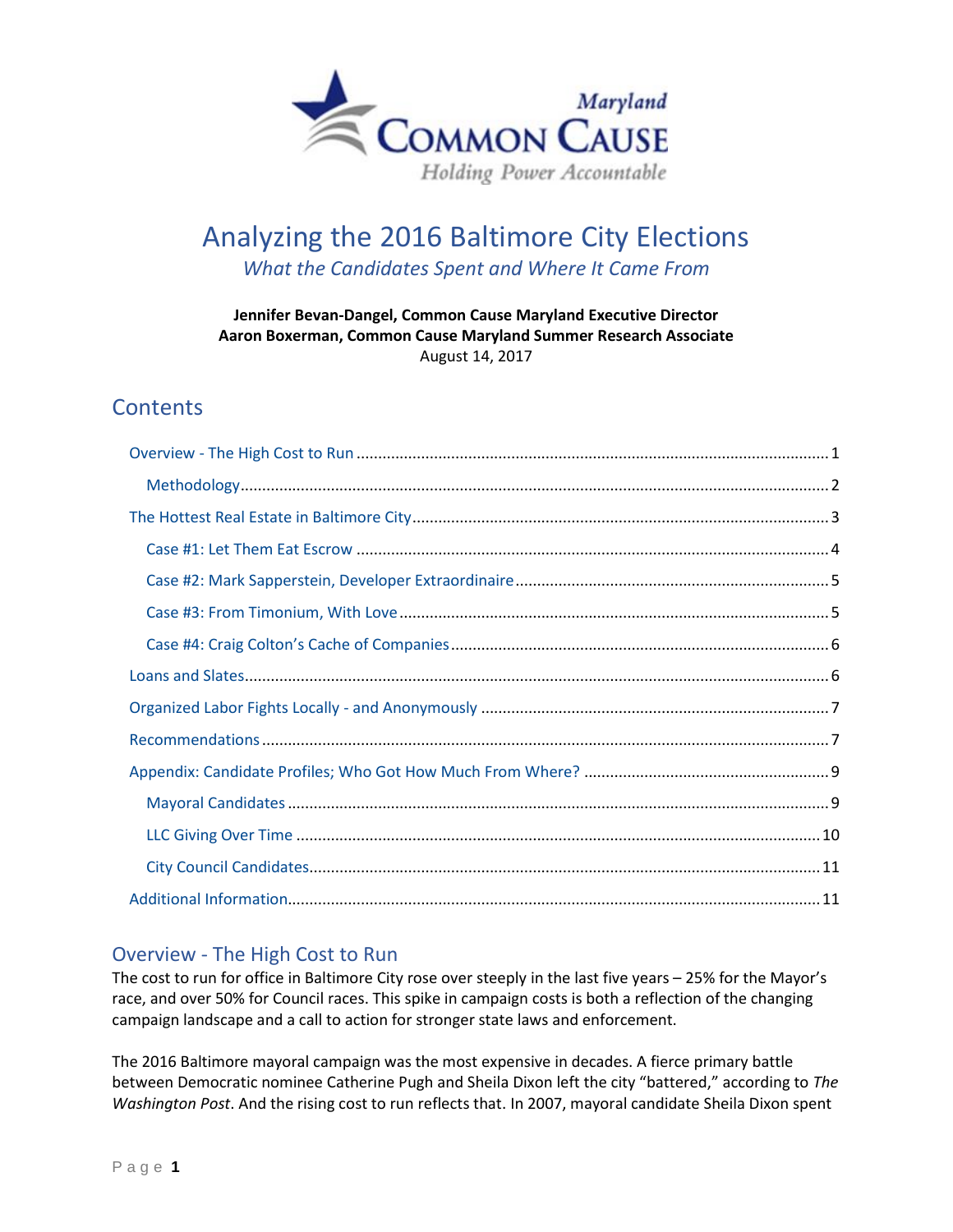\$2,268,824 to take the city. In 2011, with the housing and jobs market still in the grips of the Great Recession, Stephanie Rawlings-Blake spent just slightly less – \$2,224,609 – to win the mayoral election. Finally, in 2016, Catherine Pugh spent \$2,790,447.

City Council races have seen an even more significant rise in costs. In 2016, the average cost to run for Council was \$185,588 – \$63,156 more than the average cost in 2011. The cost to run varied significantly across districts. The Council President campaign in 2016 cost \$797,634, while other candidates spent between \$48,271 (in District 10) and \$271,872 (in District 11). Winning Council candidates in all but one district raised more in 2016 than 2011. The Council President raised 47.5% more than in 2011; the Council average for the district races increased a whopping 52%.

The increase in funds is not coming from growth in the number of small-dollar donors, but rather a staggering increase in the average donation to mayoral campaigns. The average donation size to winning mayoral candidates has increased from \$525 in 2007 to \$681 in 2011, then nearly doubled to \$1,119 in 2016. In other words: More wealthy donors are donating more, whether as individuals, from businesses, or through PACs.

These numbers are significant, especially as Baltimore City may act as a bellwether for county campaign costs. In 2014 in Baltimore County, for example, County Executive Kamenetz spent \$1,117,789 on his campaign. This year, contenders for that race have committed to raising twice that amount.

What is troubling about these rising expenses is not just the amount of money being spent, but where that money comes from. Recent Supreme Court decisions have paved the way for wealthy donors to donate more. While the decision in *Citizens United* is most often cited by advocates as opening the floodgates to independent spending in elections, the decision in *McCutcheon v. FEC* will arguably have a far greater impact on state elections – an impact beginning to show in the 2016 races. The 2014 Supreme Court decision voided limits on the total amount donors can give to all candidates in an election cycle – including the aggressive \$10,000 limit that existed in Maryland. With the aggregate limits gone, a major donor can give, and give, and give again, to as many campaign entities as he or she chooses.

While there is little Maryland can do to counter *McCutcheon,* the state can take action to close loopholes that let wealthy donors further abuse campaign limits. Analysis of the donors in the 2016 elections reveals troubling cases of individuals abusing loopholes to maximize their donations. Whether a real estate developer using Limited Liability Companies (LLCs) to break the \$6,000 individual gift limit, or a pesticide magnate using weak rules around loans to give a candidate a quick \$30,000, the data shows that if there is a weakness in our laws, a donor will find it and use it.

Unless significant changes are made in how we fund our elections, campaigns will only continue to rise in cost. As long as candidates are struggling to compete on a playing field dominated by major donors and special interests, the game will favor those donors who can afford to play by those rules. The loopholes in our campaign finance laws must be closed, but that will only go so far. Baltimore City, and Maryland as a whole, must explore further-reaching reforms. Programs such as citizen funded elections (which are being run in Montgomery County this cycle) allow candidates to run on small-dollar donations, reducing the influence of major donors and special interests.

#### <span id="page-1-0"></span>Methodology

This report is primarily based on publicly available campaign finance reports available at the Maryland Campaign Finance Reporting Information System (MD-CRIS).<sup>1</sup> Common Cause Maryland research

 $\overline{a}$ 

 $<sup>1</sup>$  campaignfinance.md.us</sup>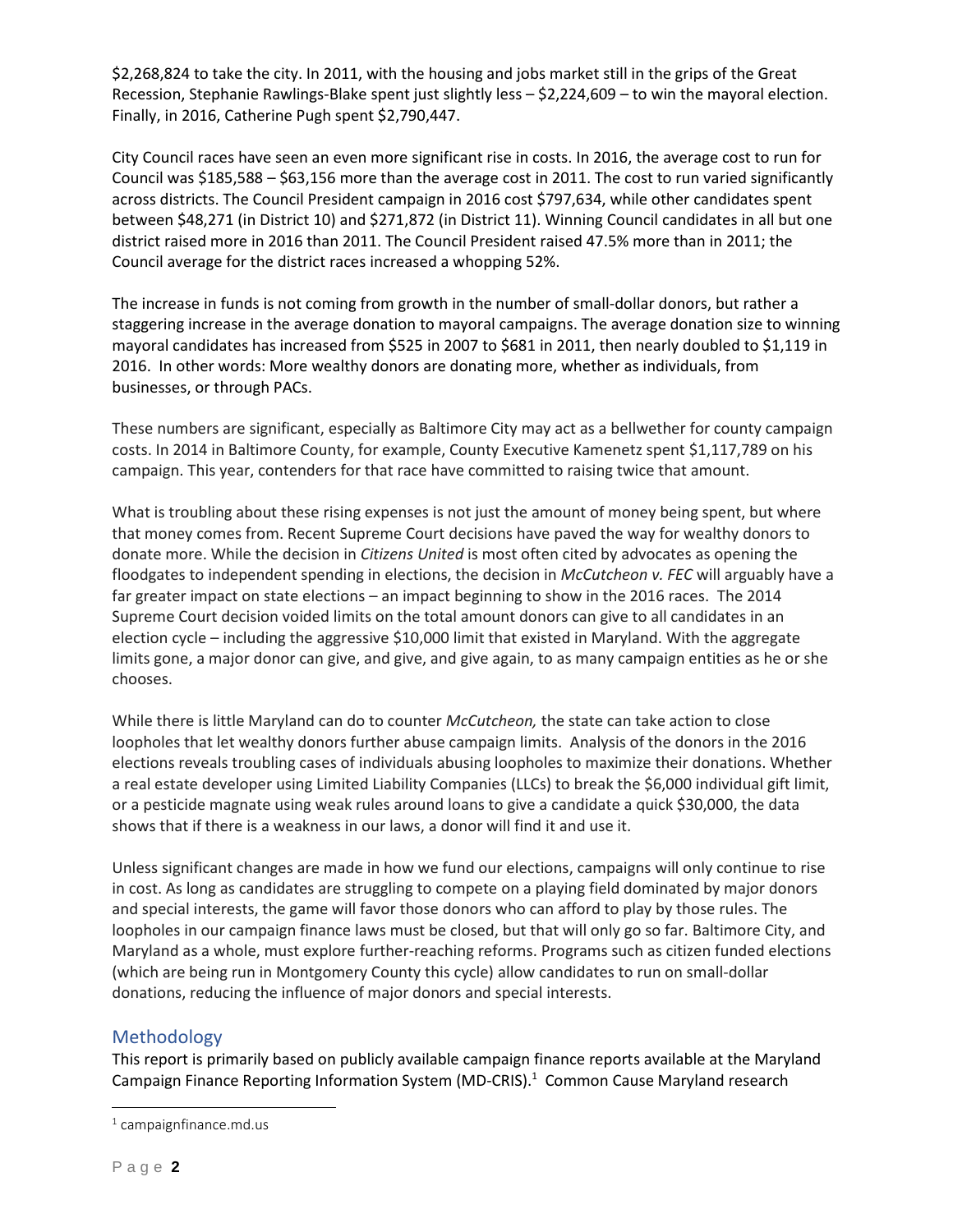associate Aaron Boxerman downloaded the campaign contributions and loans for all 2016 mayoral candidates who were contenders in the general election, and all winning City Council candidates, using a date range of January 1, 2014 through November 9, 2016. He then categorized the contributions, sorted, and found totals for giving by type of donor. The same data was pulled for mayoral candidates who ran in the general elections in 2011 and 2007.

When cross-checking LLCs, CCMD sorted them by address to find which addresses had multiple LLCs listing that address for donations. We then looked up those LLCs in the Maryland Corporate Registration Database (M-DAT) to see whether they were registered. For those that were, we noted the date of incorporation and the resident agent listed; those that were not in the database were tagged as suspicious. CCMD also used Google Maps to crosscheck addresses for fake LLCs, as well as Streetview to assess whether office buildings existed at that location. This report also used reporting by *The Baltimore Sun*, *The Baltimore Business Journal*, and *Baltimore Brew* to provide background information on specific donations and donors.

## <span id="page-2-0"></span>The Hottest Real Estate in Baltimore City

Here are some of the biggest players in the 2016 Baltimore mayoral race: an empty building in Lanham, MD from which several companies – some bankrupt, few with any internet presence – ostensibly operate; a shell company in downtown Baltimore's Little Italy;  $2$  and unregistered corporations with no public records funneling thousands of dollars to candidates from P.O. boxes in Timonium, MD.

Limited Liability Companies have long been a problem for Maryland's campaigns. Until 2013, these entities operated completely outside of normal campaign laws. An individual who owned several LLCs could donate to campaigns through each one as though they were unrelated entities, even though if they were created as traditional corporations, their giving would be treated as a single entity, and the owner would only be able to maximize donations once across all of them. In 2013, the state legislature passed a comprehensive campaign finance reform that attempted to close this LLC loophole.<sup>3</sup> But Baltimore's experience in 2016 shows that this law needs to be strengthened.

LLC spending has only increased over the last few election cycles, from \$368,169 (2007) to \$428,349 (2011) to \$557,770 (2016). A quick scan through the campaign filings of Mayor Pugh and 2016 runner-up Sheila Dixon reveals LLC after LLC. Pugh received \$372,480 during the campaign from LLCs; Dixon received \$184,470.



This increase in LLC spending is surprising, given that legislation treating LLCs as single entities was widely expected to decrease their expenditures. While giving from an LLC, up to the \$6,000 threshold, is

<sup>2</sup> http://www.citypaper.com/blogs/the-news-hole/bcpnews-little-italy-fundraiser-funnels-money-to-pugh-20160222-story.html

<sup>3</sup> <http://mgaleg.maryland.gov/2013RS/bills/hb/hb1499e.pdf>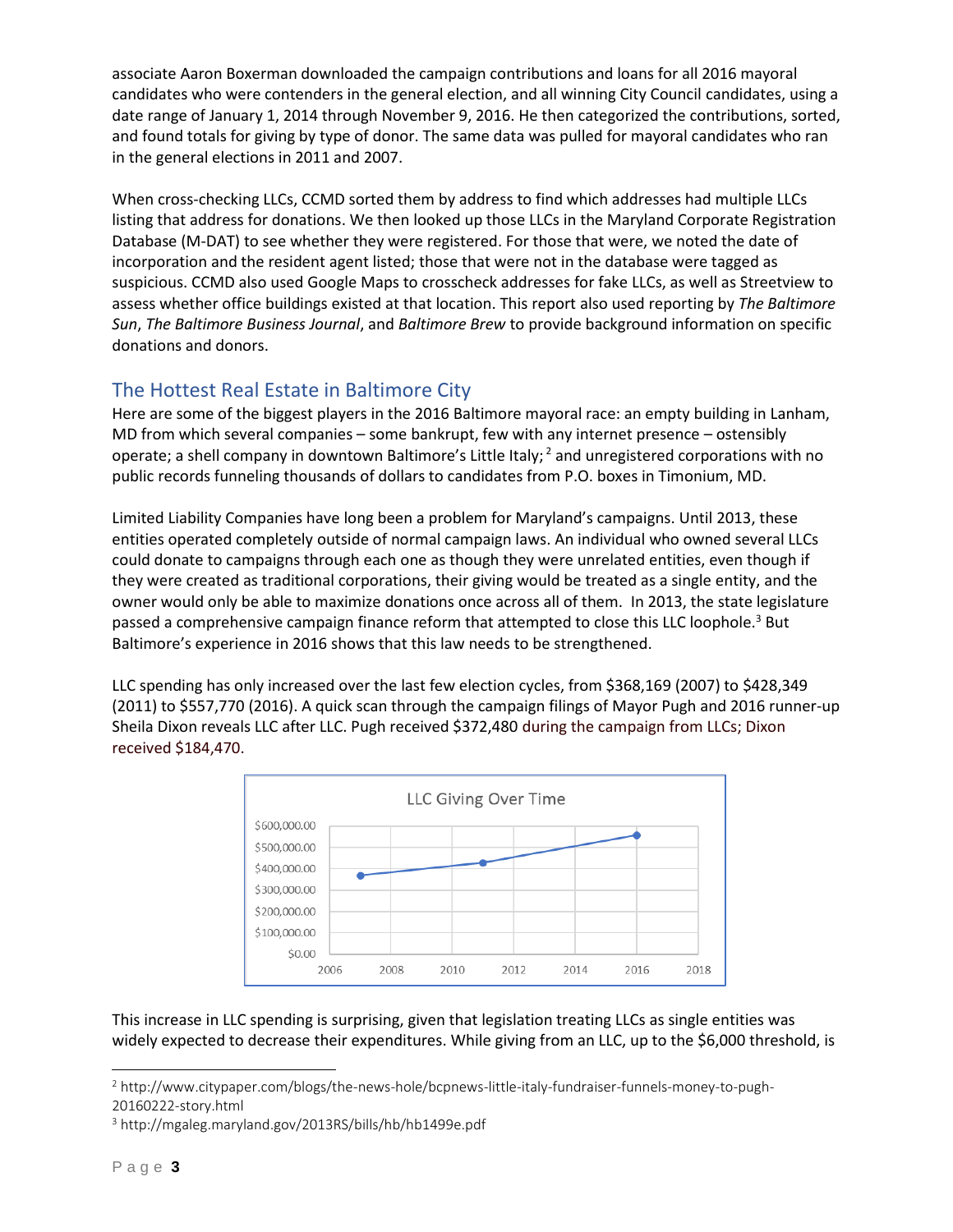legal, the continued rise in expenditures creates two concerns: first, that LLCs that share common ownership or control are not obeying the law and continue to donate above the legal limits; and, second, that individuals are creating fake LLCs for the intent of making campaign donations, which is strictly illegal under campaign finance law.

Discovering the truth is tricky due to the very nature of LLCs. These entities are designed to do what their names say: *limit liability*. Even the State Board of Elections is not empowered to know who owns or controls an LLC, making it almost impossible to show when an owner or operator is violating the law. This enables individuals who possess LLCs to continue using the entities to pump money into candidate campaigns, evading campaign finance restrictions even as the donors remain secure behind the scenes.

Short of alleging misconduct and opening a formal investigation, it is nearly impossible to get to the bottom of these companies. Combine that with the sheer number of donations by LLCs - some legitimate, others potentially not – and filing an investigation against each case would generate a workload far beyond regulators' current capacity.

For this report, Common Cause Maryland analyzed hundreds of LLCs, comparing names, addresses, and resident agents.<sup>4</sup> Our finding was that  $-$  in several cases  $-$  the behavior of LLCs was concerning and necessitates further investigation. The following are a few examples of the most egregious actors.

#### <span id="page-3-0"></span>Case #1: Let Them Eat Escrow

According to publicly available corporate and campaign finance records, a single unit – 100 Painters Mill Road, Suite 200, Owings Mills, MD – donated \$23,000 to a single mayoral candidate during the campaign. The unit appears to be the legitimate office of Residential Title and Escrow, a development firm based in Owings Mills.

Residential maxed out their donation cap with a \$6,000 donation at the end of June 2016. The remaining \$17,000 came from 6 LLCs listed at that same office. The shared address raises significant red flags regarding control of the numerous entities.

One of the donations, \$8,000 from the Halp Ridgely Water and Sewer Utility Company LLC, is all by itself a violation of the individual limit. If these entities share ownership or control, then the violation is much greater. The number provided online for the Halp Ridgely LLC did not answer Common Cause Maryland's calls. Indeed, the company seems to have no online presence whatsoever, besides an automatically generated Facebook page.

An additional \$9,000 came from another three LLCs, all of which listed the executive vice president of Residential Title & Escrow, Howard Perlow, as resident agent. According to campaign finance records, these LLCs were all located at 1829 Reisterstown Rd, Suite 380, Baltimore, MD 21208. Perlow has been described as the "mastermind" behind "the highlight [event] of Baltimore's developer-politician social season."<sup>5</sup>

There may be more LLCs with similar connections to Residential Title & Escrow and its agents. But because the Maryland corporate database and the campaign finance database are not linked, it is difficult to trace connections between resident agents.

<sup>4</sup> *Resident agent*: the individual who signs the articles of organization for a given LLC. This information is publicly available in Maryland's Corporate Database at: http://charter.dat.maryland.gov/

<sup>5</sup> https://www.baltimorebrew.com/2014/05/21/dancing-the-night-away-in-vegas/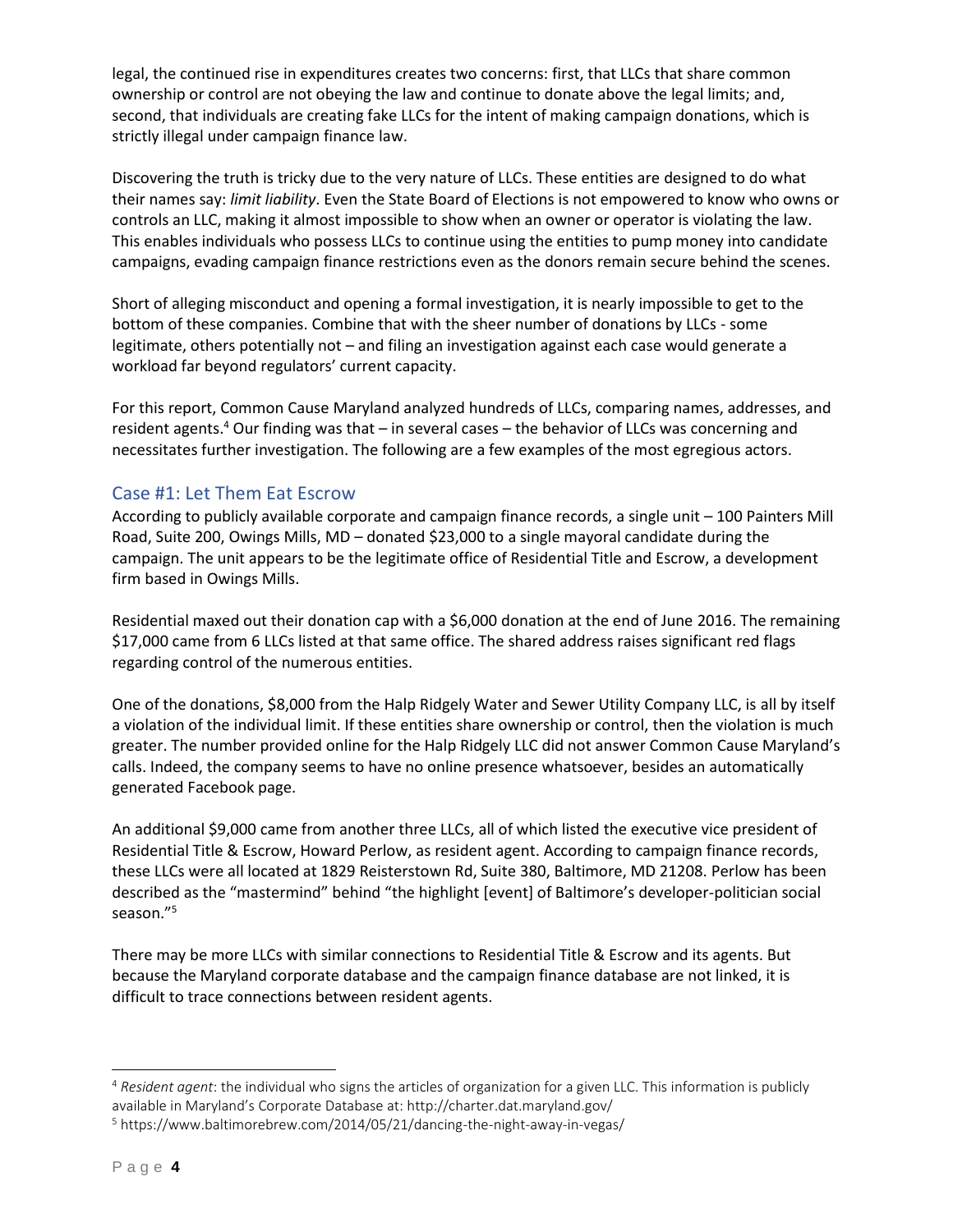#### <span id="page-4-0"></span>Case #2: Mark Sapperstein, Developer Extraordinaire

LLCs can be used to shield a donor as well as enable that individual to avoid individual donation limits.

A quick Google search of Mark Sapperstein reveals success after success. The real estate developer, a native of Pikesville, has enjoyed a long and successful career in the Baltimore area.<sup>6</sup> Despite being active in political donations, his giving has never been quite out in the open.

As the *Baltimore Brew* noted after the 2011 elections, "Don't expect to see Sapperstein's name (or those of his partners) attached to any of his contributions. Instead, he uses the names of his various LLCs to mask his generous spirit."<sup>7</sup>

Sapperstein may have continued to give at high levels throughout the 2016 mayoral campaign. His individual donations amount to roughly \$4,000 to a single candidate. But four separate LLCs, all of which list him as resident agent and are tied to properties he owns, donated a collective \$14,000 *in a single*  day to that same candidate. The LLCs also donated \$3,000 to her opponent, highlighting the ability of wealthy donors to hedge bets and ensure some level of access no matter an election's outcome.

Again, the total number of LLCs that he owns, and potentially used to channel funds to candidates for office, remains unknown.

#### <span id="page-4-1"></span>Case #3: From Timonium, With Love

Mailboxes donated almost \$56,000 to mayoral candidates over the course of the 2016 campaign. Or rather, the LLCs that ostensibly ran out of these P.O. boxes did.

P.O. Box LLCs donated \$50,300 to Catherine Pugh and \$5,610 to Sheila Dixon. The Green Party nominee, Joshua Harris, received \$25 from a mailbox LLC. These entities have no physical presence in Maryland beyond their mailbox, raising concerns over their legitimacy. If they were formed not as a legitimate business but rather solely to donate to campaigns, that is a clear violation of Maryland campaign finance law.

Cellular Systems and Signage LLC has been donating to Maryland Democratic candidates for years. Established around 2014 – although the company is not registered as an LLC with the State of Maryland – Cellular has donated \$54,000 to Democratic candidates in just three years.

True Q LLC has a record of sending \$23,250 to Democratic candidates from its mailbox over the last seven years. This included a \$6,000 donation to a mayoral candidate in 2016. The entity lists real estate developer K. Mark Puente as its resident agent. Interestingly, Puente does not list True Q LLC among his businesses on LinkedIn, and a Google search for the company brings up only campaign finance donations and one charitable donation. Incidentally, Puente may also have violated individual campaign finance limits – campaign finance records show \$11,000 in individual giving to one candidate during the campaign.

True Q LLC is, at least, registered with the state. SCATM LLC, another postal LLC, appears to be fake – there is no record of it in the Maryland SDAT business entity lookup. The LLC hit the \$6,000 limit in donations to one mayoral candidate in 2016. There have been no prior or subsequent contributions by any entity registered under that name in the Maryland campaign finance database.

 $6$  "Move over J.P. Grant and Michael Beatty, there's a new high roller in town."

https://www.baltimorebrew.com/2015/02/18/move-over-j-p-grant-and-michael-beatty-theres-a-new-high-roller-intown/

<sup>7</sup> id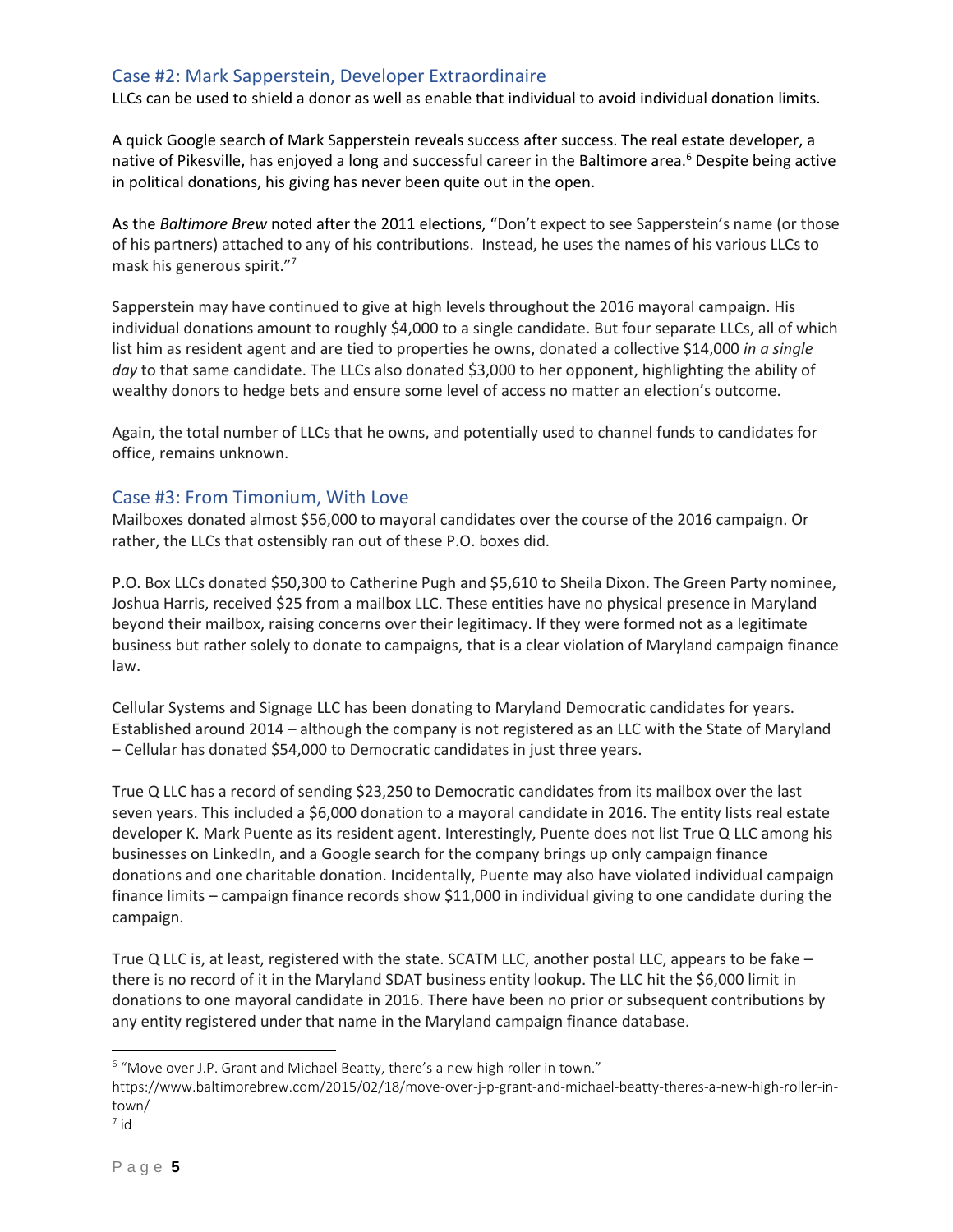Another P.O. box in Ellicott City donated yet another \$6,000 to a mayoral candidate in the name of SKC Investors LLC. The tactic was the same: hit the limit and run. An unregistered entity, supposedly an LLC, donating thousands from a mailbox – never to be heard from again. This money is effectively untraceable by state election officials.

#### <span id="page-5-0"></span>Case #4: Craig Colton's Cache of Companies

Craig Colton, a lawyer and real estate developer with Caves Valley Partners in Owings Mills, MD, is associated with many LLCs. Common Cause Maryland located five of them, but there may be others. The LLCs alone – almost all of them operating out of the same address and apartment number – donated \$12,000 to a single candidate's mayoral campaign. Colton also donated \$4,000 as an individual donor to the same candidate's PAC.

Although it is quite possible that Colton does not own the LLCs for which he is a resident agent, the \$16,000 associated with his name in campaign donations raises significant red flags.

#### <span id="page-5-1"></span>Loans and Slates

The Pugh campaign incurred at least \$150,000 to 200,000 in debt after the primary in April.<sup>8</sup> That debt was repaid through three mechanisms: loans, LLCs, and slates. All three raise concerns for Common Cause Maryland.

If LLCs are poorly regulated (as previously discussed), loans to candidate committees are practically unregulated. The most high-profile example arose in the 2014 gubernatorial race, when then-candidate Antony Brown accepted a \$500,000 loan – and the campaign was not able to pay it back in a timely manner.<sup>9</sup> But the lack of regulation around loans is a problem at every level. Research released by Common Cause Maryland analyzing state legislative races showed the prevalence of self-loans by those candidates.<sup>10</sup> And the 2016 city race shows that loans, and debt, are a problem for Baltimore as well.

Loans carry risks. They are, essentially, a gamble that you are going to win – and that, once you win, enough people will fund you to ensure you can repay the loan. Failure to repay transforms the loan into a donation, which means loans over \$6,000 run the risk of becoming illegal contributions.

The use of loans also inflates the overall cost of campaigns. Over the course of the race, the Pugh campaign accepted \$335,000 in loans: \$100,000 from Baltimore County Victory Slate, \$75,000 from developer Stan Udhiri, \$50,000 from pesticides magnate Walter Tilley, \$50,000 from Stephen Burch, \$30,000 from Keith Timmons – Pugh's campaign treasurer – and \$30,000 that Pugh loaned to herself. It is important to note that all of these loans have already been fully repaid. But \$335,000 represents 12% of the candidate's total fundraising, a definite impact on the total expenses of the 2016 cycle.

A candidate going into debt can create opportunities for major donors and special interests to increase their influence. The Pugh campaign debt was primarily paid down through a fundraiser that brought in \$336,625.<sup>11</sup> Interestingly, \$50,500 of that money came from LLCs – including a number of dubious entities previously discussed in this report, including True Q LLC and its resident agent K.M. Puente, RA DM LLC, and H & J Investments I.

<sup>8</sup> https://www.baltimorebrew.com/2016/06/10/pugh-to-hold-fundraiser-to-pay-off-campaign-debt/

<sup>9</sup> <http://www.baltimoresun.com/bs-md-brown-loan-20141114-story.html>

<sup>10</sup> https://medium.com/@CommonCauseMD/campaigns-in-maryland-what-does-it-take-to-win-5951f6156f8

<sup>11</sup> https://www.baltimorebrew.com/2016/06/29/pugh-seeks-to-pay-off-campaign-debts-tonight/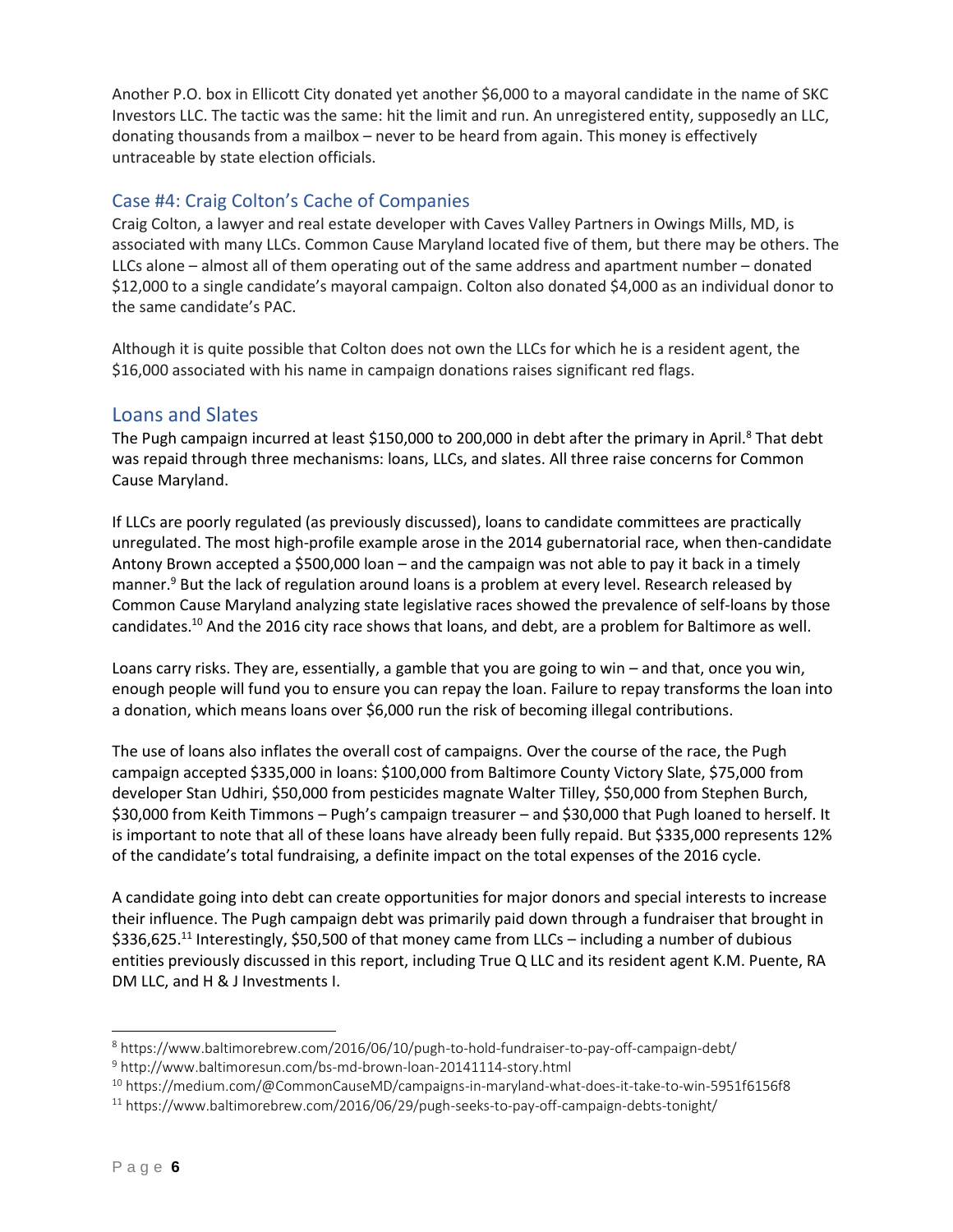The \$100,000 from the Baltimore County Victory Slate is worth noting, as the role of slate accounts is somewhat unique to Maryland campaign finance law. As the Commission to Study Campaign Finance Law noted in their 2012 report, "there are few effective constraints on the formation and operation of slates."<sup>12</sup> Transfers between candidate accounts and slate accounts are not subject to the \$6,000 limit, allowing for unlimited movement of funds between the slate account and the candidates. Furthermore, the slate is not required to report which candidates benefit by direct expenditures from the slate. Indeed, the Baltimore County Victory Slate has been fined for making the loan to Pugh, who was not officially a member of the slate at the time of the transfer. Clearly, further slate and loan reform are needed.

# <span id="page-6-0"></span>Organized Labor Fights Locally – and Anonymously

City Council races saw a large influx of organized money from labor unions. Analysis done by Common Cause Maryland found a -0.8 correlation between donations from LLCs and donations from groups officially designated as labor unions in city council races. In other words, as donations to a candidate from big business went up, labor union donations went down sharply - and vice versa. Few winning candidates managed to strike a balance between donations from the two, and most showed sharp polarization in their donations.

The high level of activity by unions in the council races makes their absence from the mayoral races striking. Pugh, Dixon, Harris, and Walden combined received just over \$30,000 in direct donations from organized labor. This was less than one-eighth of one percent of total direct contributions to their campaigns, and under half of the amount donated by unions to Stephanie Rawlings-Blake in 2011.

What is troubling about this trend is the likelihood that unions, instead of making direct contributions to the mayoral candidates, spent their money almost exclusively through an independent expenditure entity. "Clean Slate Baltimore" was an Independent Expenditure (IE) committee that spent more than \$623,000 on communications and marketing to defeat Dixon. Another IE committee funded by labor, the Mobilization Project, raised \$225,000 to support Dixon.

Independent spenders – including IEs, Political Action Committees (PACs), and Super PACs – were fueled by the *Citizens United* decision, which enabled them to spend unlimited amounts so long as they don't coordinate that spending with any candidate. These entities are on the rise in Maryland, with a growing presence in both state and local races. With the limits on aggregate giving erased by the *McCutcheon v. FEC* decision, major donors are now free to give to these outside spenders as well as to candidates. Entities like Clean Slate Baltimore may well become a more frequent presence in Maryland campaigns.

## <span id="page-6-1"></span>Recommendations

If past is prologue, the troubling trends in the city elections of 2016 will certainly play out in the statewide elections in 2018. There are strong steps that the Maryland legislature can take to address these concerns, and ensure that campaigns in Maryland are transparent and accountable:

- 1) **Ban corporate donations.** Fedderal election law and 20 states across the country (from Alaska to Texas to Pennsylvania) prohibit corporations from donating directly to candidates. Maryland should hold itself to the same standard. Del. Moon advanced this proposal as part of HB 376 during the 2017 legislative session.
- 2) **Connect Maryland's campaign donation database to Maryland's corporate database.** Linking the campaign finance database with Maryland's corporate database would allow regulators to quickly and easily flag suspicious donations from LLCs. Cross-referencing the two databases

 $\overline{a}$ 

<sup>12</sup> http://mgaleg.maryland.gov/Pubs/CommTFWorkgrp/2012-Campaign-Finance-Law-Final-Report.pdf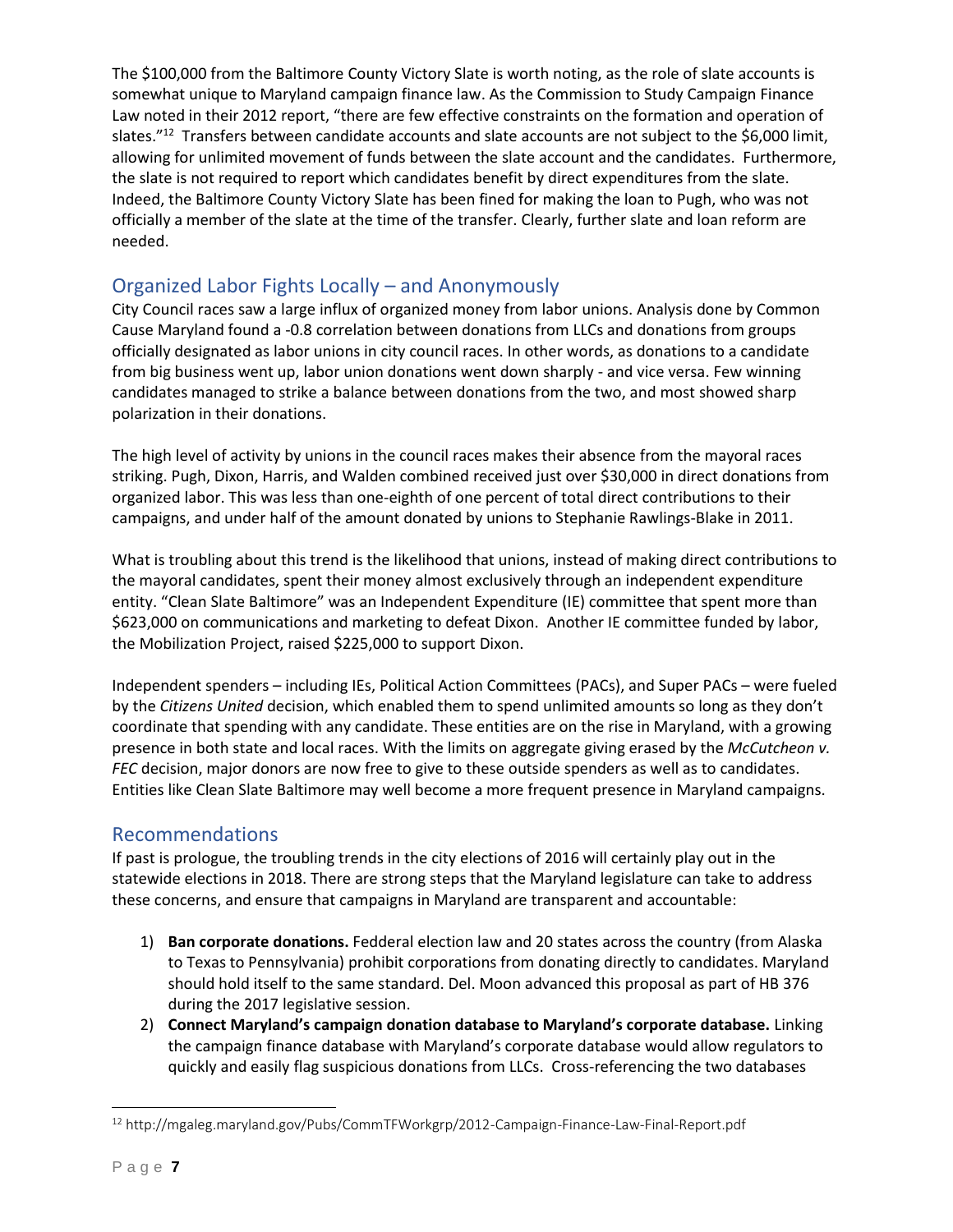would allow suspect donations – such as those incorrectly reported, or those from fake LLCs – to be quickly and easily discovered. Del. Nick Mosby has recommended this, and Common Cause firmly believes that this reform is critical to ensuring that special interests are acting within the letter of the law.

- 3) **Require LLCs to File Owner Information.** Building on a policy Del. Lafferty submitted in 2016<sup>13</sup> that would require LLC owners to have in-state company representatives file with the state, we propose requiring each LLC to list at least one owner. This way, regulators could quickly identify overlapping ownership and spot problematic donations.
- 4) **Set stronger standards for loans to campaign accounts.** The campaign culture that incentivizes loans inflates the cost of running for office and puts candidates at risk, as loans to candidates, if not repaid, have the potential to become a violation of state campaign finance limits. Two pieces of legislation attempted to crack down on loans during the 2017 legislative session: HB 551, sponsored by Del. Cluster, that would limit loans to either self-funding or financial institutions, and SB 259, sponsored by Sen. Bates, that would shorten the timeframe for repayment.
- 5) **Limit the amount of funds political slates can transfer to candidates.** While the state caps individual donations at \$6,000 per candidate per election cycle, slates aren't subject to the same regulations – and when the slate makes expenditures direclty, there is no way to know which candidate they are spending their resources on. With so much money and so little oversight, slates – like LLCs – provide an ideal way for special interests to potentially exceed campaign finance limits. Common Cause Maryland supports the recommendations of the 2013 Commission to Study Campaign Finance Law, which recommended limiting transfers to \$6,000 and requiring disclosure of which members of a lsate benefit from each expenditure.
- 6) **Increase opportunities for public funding of Maryland elections.** Citizen Funded Election programs, such as the ones created by Montgomery and Howard Counties, allow candidates to run for office on small dollar donations from everyday people, matched from the public fund. These donations are strictly regulated, ensuring the candidates only accepts small donations from real people. These programs allow more candidates to run for office, and reduce the influence of special interests in our campaigns. Common Cause Maryland firmly believes that these programs are needed for all candidates – at the local, municipal, and state levels.

These reforms will not happen without broad public support. It is critical that people across Maryland get engaged and call for reform. Voting, contacting elected officials, and researching more about these isuses and reforms are the key to changing the system. Together, we can make our democratic institutions more responsive and accountable to the people.

 $\overline{a}$ 

<sup>13</sup> http://mgaleg.maryland.gov/2016RS/bills/hb/hb0201f.pdf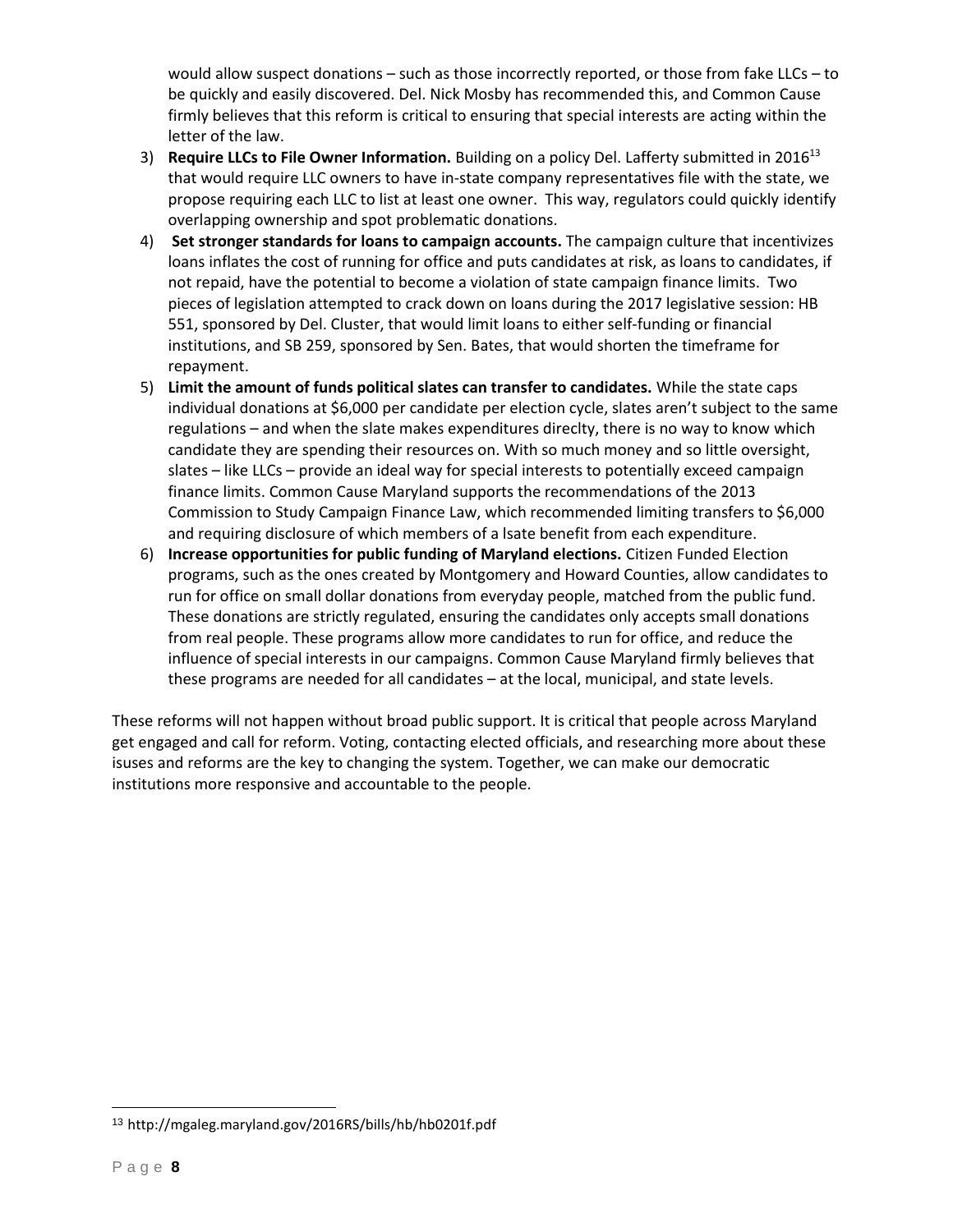# <span id="page-8-0"></span>Appendix: Candidate Profiles; Who Got How Much From Where?

# <span id="page-8-1"></span>Mayoral Candidates

Catherine Pugh (Democrat)



| <b>Individuals</b>         | \$1,117,688  |  |  |  |
|----------------------------|--------------|--|--|--|
| <b>Businesses</b>          | \$740,530.00 |  |  |  |
| <b>LLCs</b>                | \$372,480.40 |  |  |  |
| <b>PACs</b>                | \$174,735    |  |  |  |
| <b>Non-Candidate Loans</b> | \$265,000    |  |  |  |
| <b>Self</b>                | \$10,000     |  |  |  |
| <b>Labor Unions</b>        | \$24,500     |  |  |  |
| <b>Total</b>               | \$2,790,447  |  |  |  |

82% of individual donations came from 361 donors making donations of \$1,000 or more, totaling \$918,034. Only 18% came from donors giving less than \$1,000.

#### Sheila Dixon (Democrat, Write-In)



| <b>Individuals</b>         | \$608,801.72 |  |  |
|----------------------------|--------------|--|--|
| <b>Businesses</b>          | \$311,136    |  |  |
| <b>LLCs</b>                | \$184,470    |  |  |
| <b>PACs</b>                | \$174,735    |  |  |
| <b>Non-Candidate Loans</b> | \$41,085     |  |  |
| <b>Self</b>                | \$400        |  |  |
| <b>Labor Unions</b>        | \$5,522.6    |  |  |
| <b>Total</b>               | \$1,326,150  |  |  |

The average individual donation was \$311; the median donation was \$50. 69% of individual contributions, a total of \$418,015, came from 174 donors giving \$1,000 or more.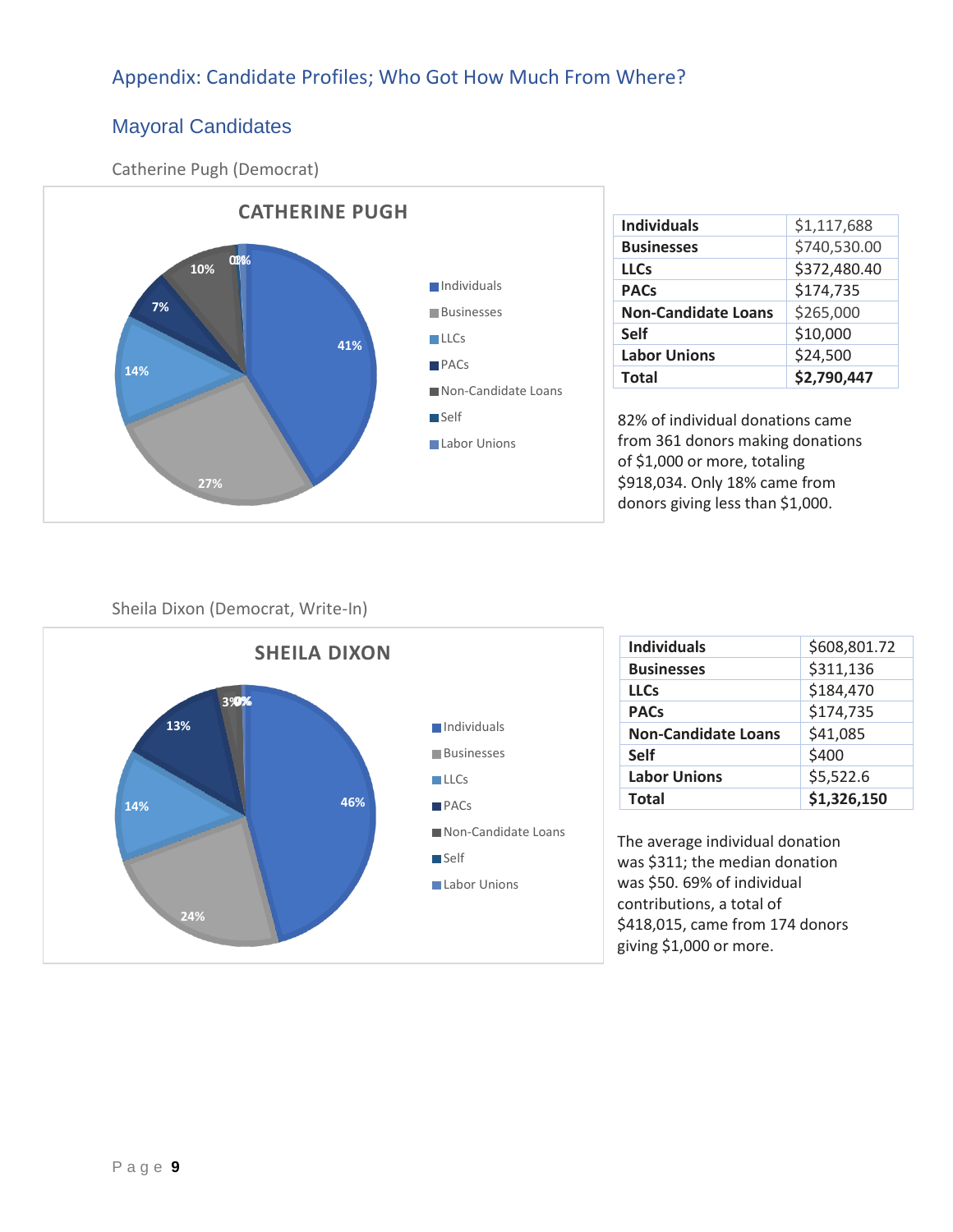Alan Walden (Republican)



| <b>Individuals</b> | \$8,385  |
|--------------------|----------|
| <b>Self</b>        | \$1,803  |
| <b>Businesses</b>  | \$2,985  |
| <b>PACs</b>        | \$250    |
| <b>Total</b>       | \$13,423 |

The average individual donation was \$210; the median donation was \$100. Not a single donor hit the \$6,000 individual spending cap.

Joshua Harris (Green Party)



| <b>Individuals</b> | \$32,652 |  |  |
|--------------------|----------|--|--|
| <b>PACs</b>        | \$2,350  |  |  |
| <b>Businesses</b>  | \$434.88 |  |  |
| Total              | \$35,437 |  |  |

The average individual donation was \$49.15; the median donation was \$25.

## <span id="page-9-0"></span>LLC Giving Over Time

| 2007                   | 2011                          | 2016                |
|------------------------|-------------------------------|---------------------|
| \$246,982.48 (Dixon)   | \$319,248.20 (Rawlings-Blake) | \$372,480 (Pugh)    |
| \$71,105 (Mitchell)    | \$67,735 (Pugh)               | \$184,470 (Dixon)   |
| \$1,270 (Pundley)      | \$8,533.75 (Rolley)           | \$795 (Walden)      |
| \$1,700 (Carter)       | \$6,550 (Landers)             | \$25 (Harris)       |
| \$321,057.48 ('07 USD) | \$402,066.95 ('11 USD)        | \$557,770 ('16 USD) |
| \$368,168.88 ('16 USD) | \$428,348.90 ('16 USD)        | \$557,770 ('16 USD) |